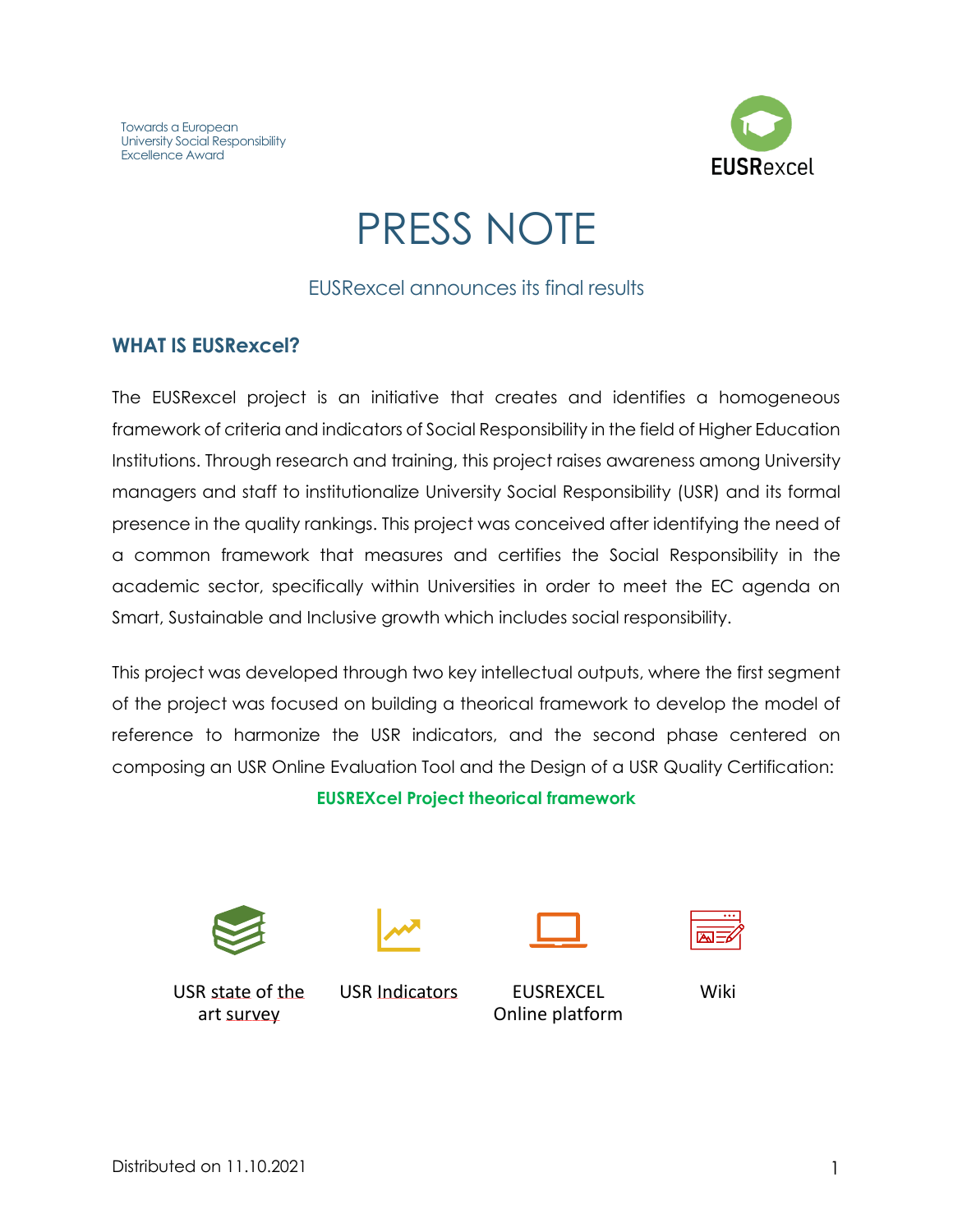

Funded by ERASMUS+, this project was developed throughout 36 months, from September 2018 to August 2021 with the support of CONEXX-EU (Belgium), The University of Applied Sciences VAMK-Vaasa (Finland) The University of Dublin City (Ireland), Innovation Training Centre (Spain), The University of La Sapienza (Italy) and the University Girona (Spain) and around 11 associated partners from the academic sector across Europe to create a network of universities with a USR quality certification.

The relevance of the European framework of USR harmonized indicators resides on the provision of a universal measurement tool for management boards at universities to assess their commitment to USR based, and the creation of a new USR Quality Seal to reward academic institutes based on their performance on USR.



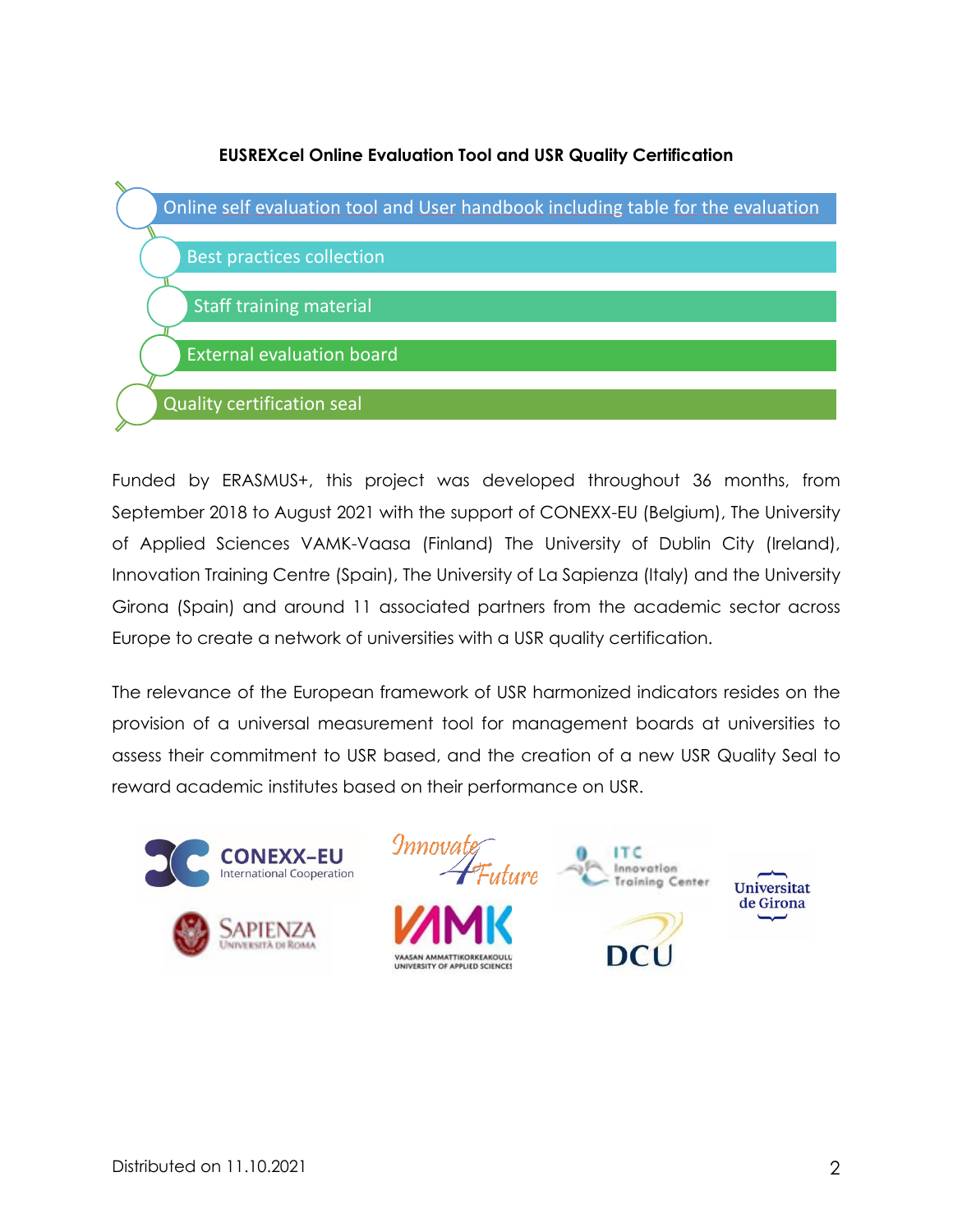#### **RESULTS**

The mobilization of expertise from our key and associated partners have contributed to raise awareness amid the participating universities and the external publics such as management boards, administrative staff, professors and researcher that collaborated in this initiative to identify the strengths and weaknesses in terms of socially responsible involvement within their sphere of influence. Furthermore, the sum of efforts made across the 36 months gave as a result the creation of an EUSREXCEL guide, an Online Self Evaluation tool on USR, an Users Handbook, a Table for Evaluation, a Good practices illustration, Staff Training material, an External Evaluation Board and a USR Quality Seal that integrate a solid homogeneous framework that can be easily socialized across European universities and with this, promote a harmonization and consciousness of the importance of the Social responsibility within higher education institutes. [https://socialresponsibilityaward.eu](https://socialresponsibilityaward.eu/)